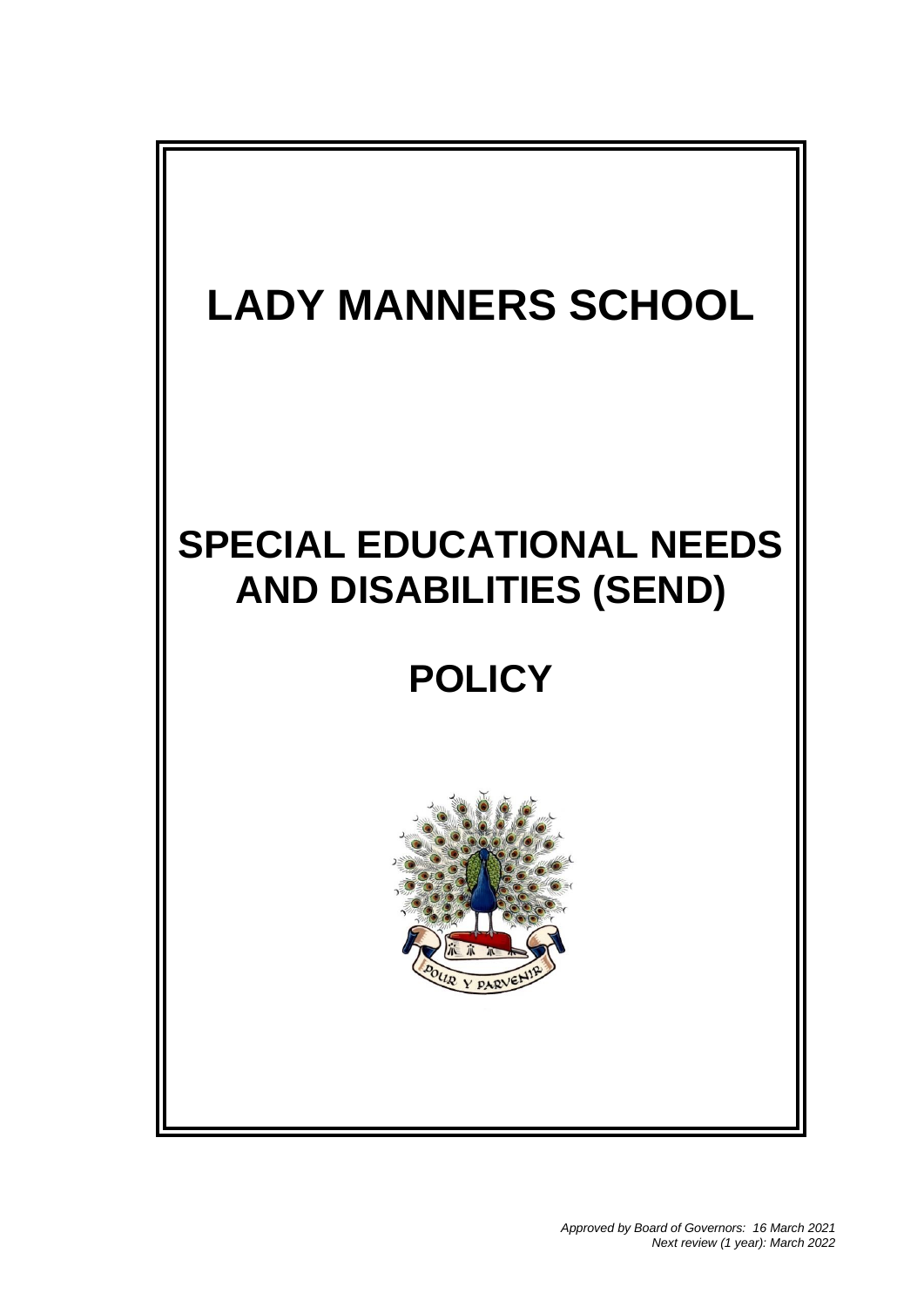## **SCHOOL AIMS**

At Lady Manners School we strive to attain the highest standards in our work, have respect for others and develop our individual talents.

#### **1. AIMS AND GENERAL PRINCIPLES**

Lady Manners School is a fully inclusive school and all students have access to a broad and balanced curriculum, extra-curricular activities and the wider life of the school. The school aims to provide a learning community which takes into account the needs of individuals and ensures that individuals feel valued, secure and have a sense of belonging. The overarching aim of this policy is to ensure that the needs of students with SEND are accurately identified and effectively met so that all such students are able to achieve well and develop well both as individuals and as members of the community.

The school is committed to promoting policies and practices to support the principle of inclusion for all students. All teachers are teachers of students with special educational needs or disabilities. This involves responsibility to plan lessons taking into account the individual needs and abilities of all students within each teaching group.

Within this context students with special educational needs and disabilities will be:

- educated with their peer group wherever possible;
- supported with appropriate strategies to remove barriers to learning and progression;
- provided with a stimulating, safe and secure environment to promote their enjoyment of school life;
- supported with the development of their social skills and self-esteem;
- supported in adopting a healthy lifestyle;
- encouraged and supported to participate in the full life of the school and have their positive contribution celebrated;
- given help and guidance to prepare them for adult life.

## **2. Legislation and Guidance**

This Policy is based on the statutory Special Educational Needs and Disability (SEND) Code of Practice and the following documentation:

- [Part 3 of the Children and Families Act 2014,](http://www.legislation.gov.uk/ukpga/2014/6/part/3) which sets out schools' responsibilities for pupils with SEN and disabilities
- [The Special Educational Needs and Disability Regulations 2014,](http://www.legislation.gov.uk/uksi/2014/1530/contents/made) which set out schools' responsibilities for education, health and care (EHC) plans, SEN co-ordinators (SENCOs) and the SEN information report
- Equality Act 2010: advice for schools DfE Feb 2013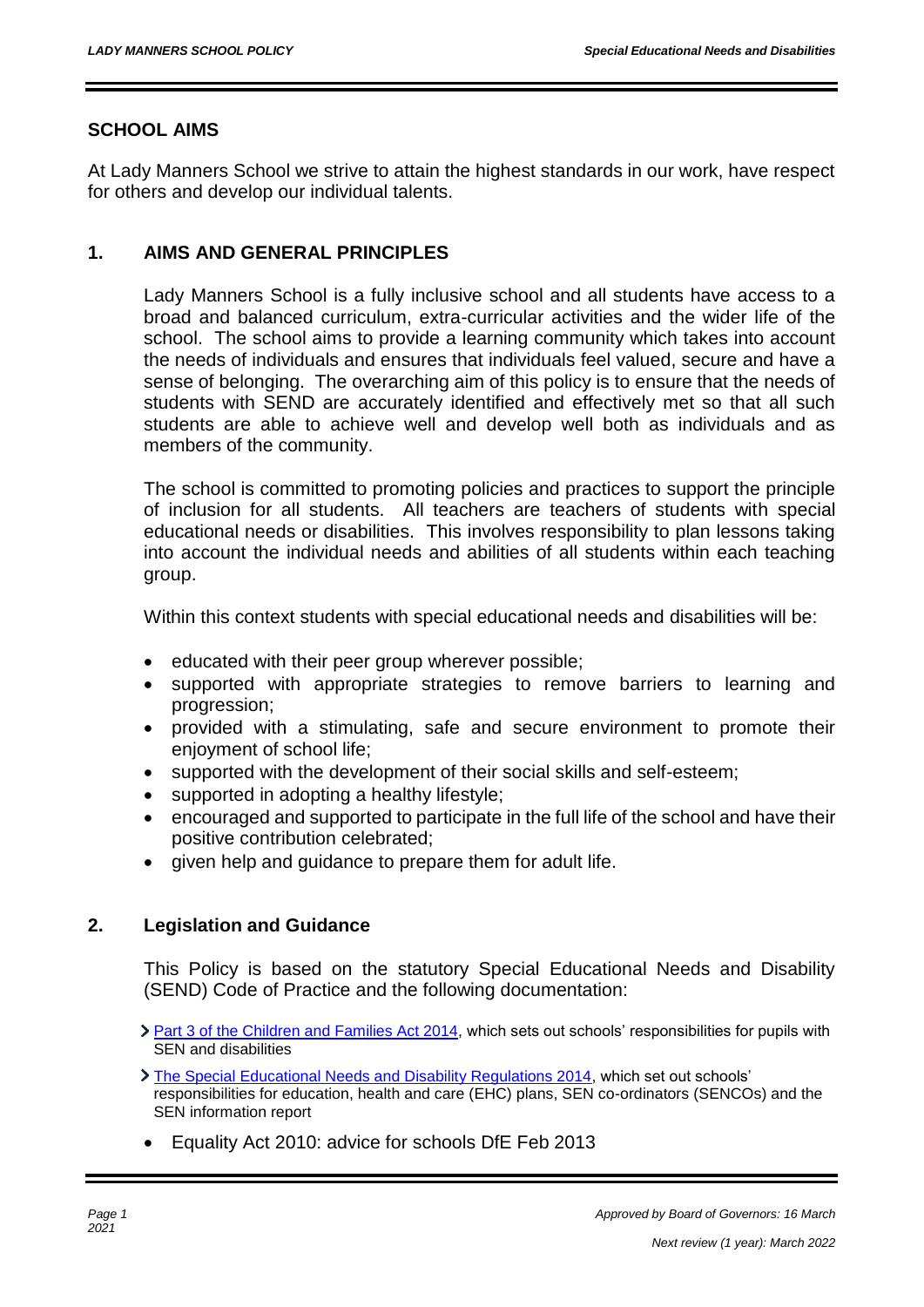- Safeguarding Policy
- Accessibility Plan

## **3. SEND AIMS AND OBJECTIVES**

- To create an ethos and educational environment that meets the needs of every student in the school.
- To help students to develop independence, self-esteem and a positive self-image and attitude.
- To ensure that all students with special educational needs and/or disabilities (SEND) are identified early, assessed and make the best possible progress.
- To foster and promote effective working partnerships with parents/carers, students and outside agencies where appropriate.
- To identify the roles and responsibilities of school staff and the SEND Governor in providing an appropriate education for students with SEND.
- To make reasonable adjustments which enable the fullest possible access for students with SEND to all aspects of the school curriculum and wider school life and activities.
- To regularly review and evaluate the progress of students with SEND, ensuring parents/carers and students are involved throughout the process

# **4. TERMINOLOGY**

There are four categories identified in the SEND Code of Practice 2014:

# **1. Communication and interaction**

Children and young people with speech, language and communication needs (SLCN) have difficulty in communicating with others. Children and young people with Autism Spectrum Disorder (ASD), including Asperger's Syndrome, are likely to have particular difficulties with social interaction.

# **2. Cognition and learning**

Support for learning difficulties may be required when children and young people learn at a slower pace than their peers, even with appropriate differentiation. Learning difficulties cover a wide range of needs, including moderate learning difficulties (MLD), severe learning difficulties (SLD), where children are likely to need support in all areas of the curriculum and associated difficulties with mobility and communication, through to profound and multiple learning difficulties (PMLD), where children are likely to have severe and complex learning difficulties as well as a physical disability or sensory impairment. Specific learning difficulties (SpLD), affect one or more specific aspects of learning. This encompasses a range of conditions such as dyslexia, dyscalculia and dyspraxia.

# **3. Sensory and/or physical needs**

Some children and young people require special educational provision because they have a disability which prevents or hinders them from making use of the educational facilities generally provided. These difficulties can be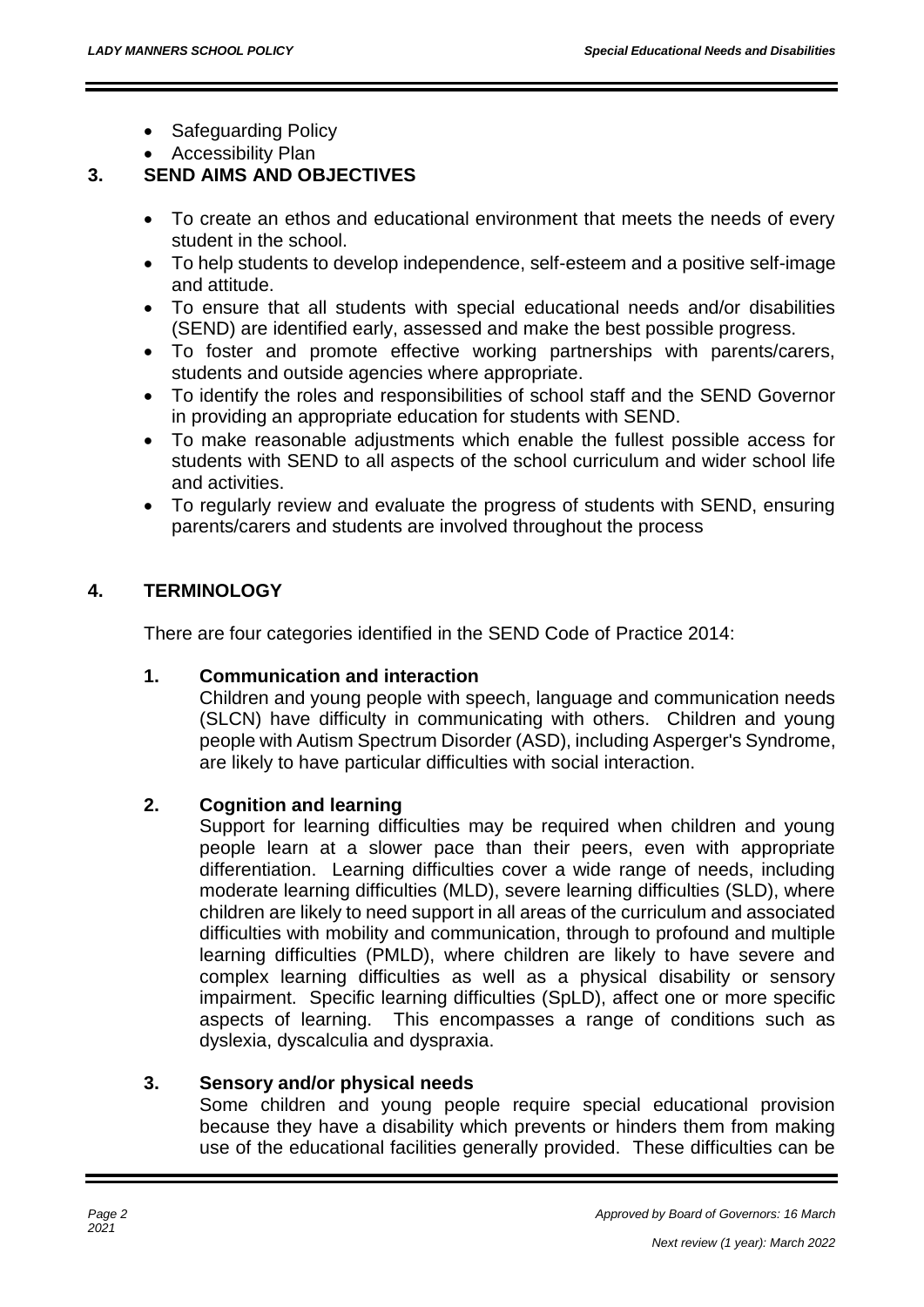age related and may fluctuate over time. Many children and young people with vision impairment (VI), hearing impairment (HI) or a multi-sensory impairment (MSI) will require specialist support and/or equipment to access their learning.

## **4. Social, emotional and mental health difficulties**

Children and young people may experience a wide range of social and emotional difficulties which manifest themselves in many ways. These may include becoming withdrawn or isolated, as well as displaying challenging, disruptive or disturbing behaviour. These behaviours may reflect underlying mental health difficulties such as anxiety or depression, self-harming, substance misuse, eating disorders or physical symptoms that are medically unexplained. Other children and young people may have disorders such as attention deficit disorder, attention deficit hyperactive disorder or attachment disorder.

# **5. ADMISSIONS**

The Governing Body at Lady Manners School ensures that the admissions criteria do not discriminate against students and has due regard for the practice advocated in the Code of Practice and The Equality Act 2010:

'All schools should admit students already identified as having special educational needs, as well as identifying and providing for students not previously identified as having SEN. Students with special educational needs but without statements must be treated as fairly as all other applicants for admission.' (Code of Practice 1:33). With this in mind, once it is established that the school setting and resources can manage the particular needs, then SEND applications have a high priority in our Admissions Policy.

# **6. IDENTIFICATION, ASSESSMENT AND REVIEW PROCEDURES**

Early identification of students with SEND is an important factor in overcoming barriers to learning. The Special Educational Needs and Disabilities Coordinator (SENDCo) works closely with the school data Manager, progress leaders and Senior Leadership Team to analyse the school tracking and national performance data. We also use a number of additional indicators and sources to identify students' special educational needs. Such as:

- Close analysis of data including: SATs, Assessments of reading and spelling ages, progress data.
- EHCPs
- Teacher or support staff concerns
- Parental concerns
- Student concerns
- Tracking individual pupil progress over time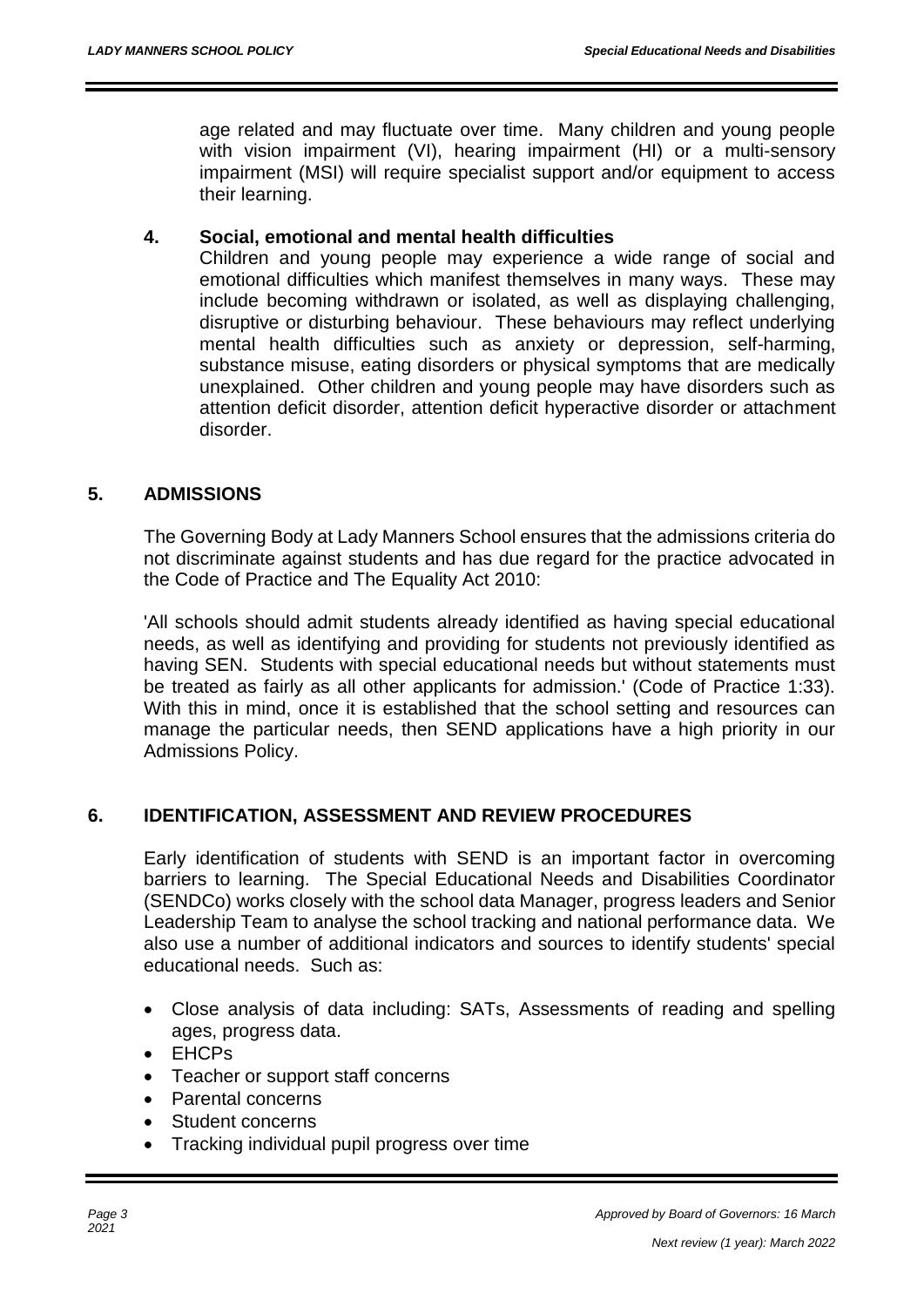- Liaison with primary (or prior) schools on transfer
- Information from other services
- Ongoing assessment and review procedures in line with the guidelines in the 2014 SEND Code of Practice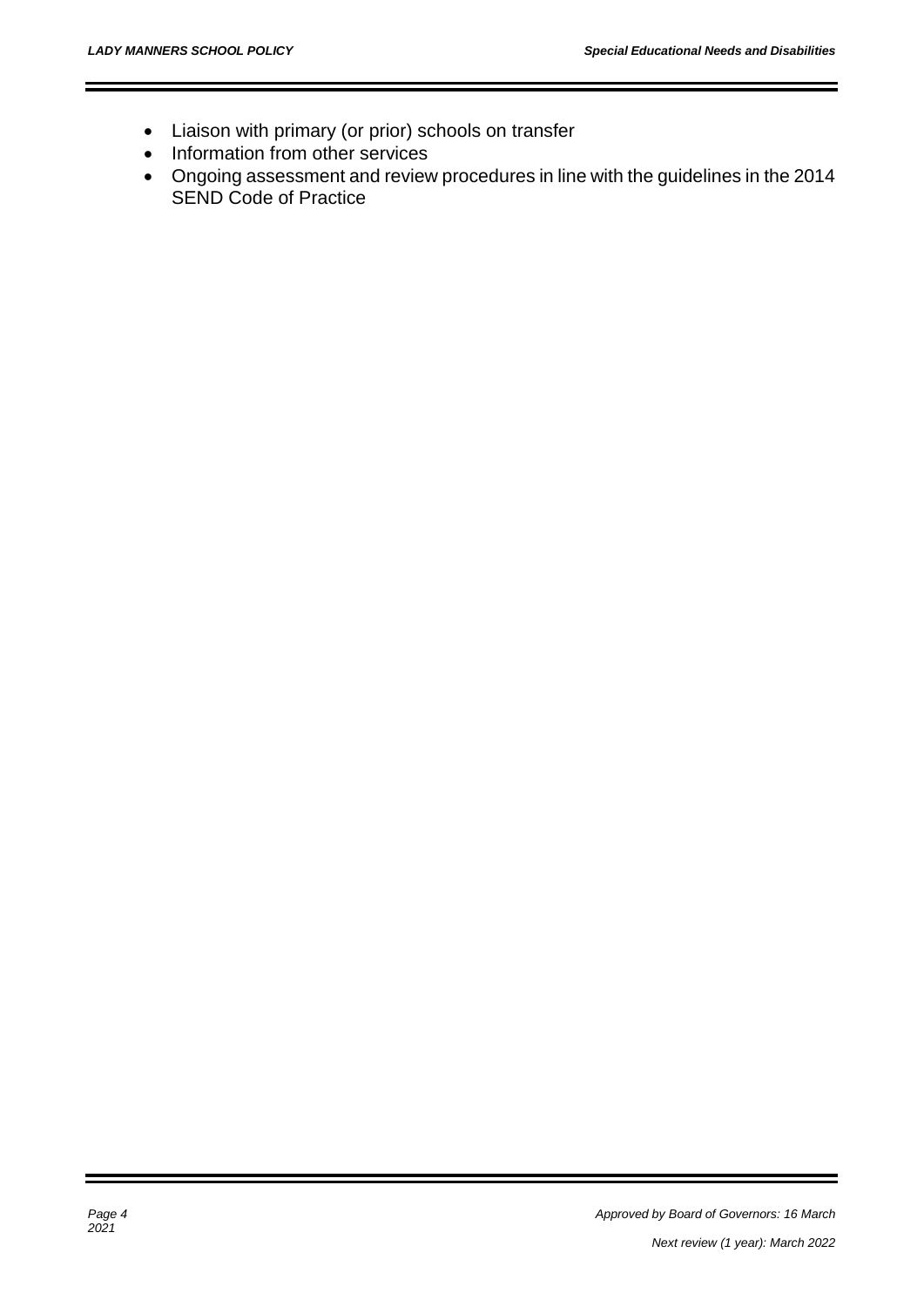## **7. STATUTORY ASSESSMENT**

Where a request for a statutory assessment is made by the school to the Local Authority (LA), the student will have demonstrated significant cause for concern. The LA require information about the student's progress over time and also need documentation in relation to the student's special educational needs and any action taken to deal with those needs, including any resources or special arrangements put in place. The SENDCo completes statutory assessment paperwork for the LA in these cases, and liaises with outside agencies and the LA. If successful, the child will receive an Education Health and Care Plan (EHCP).

Many students with SEND will have had formal assessments or diagnoses at primary school.

Through our transition process, we ensure all relevant information is passed on from primary schools so we are fully aware of students' needs before they come to Lady Manners School.

We then continually review the progress of all students to ensure that we have an accurate

register of students with SEND. Students may be added or removed from the register, taking

into account:

- Views of professionals, parents/carers
- Assessment of progress
- Information from external agencies, e.g. CAMHS (Child, Adolescent Mental Health Services), paediatrician, social care.

Relevant information is shared with parents/carers of pupils who have support in School or who have an Education Health and Care Plan. They receive regular details on the agencies involved with their child's education and are signposted according to their child's needs. Key information is also shared within the school to ensure teachers are up to date with developments. Parents/carers are invited to attend Annual Reviews and have access to the SENDCo through Parents' Evenings and other events.

# **8. ROLES AND RESPONSIBILITIES**

All teachers have the responsibility for the education of students in their care including students with SEND.

Teaching Assistants work alongside teaching staff to support students with their learning and help to ensure that they are fully integrated into the life of the school.

The Special Educational Needs and Disabilities Co-ordinator (SENDCo) in collaboration with the Senior Leadership group and the Governing Body play a key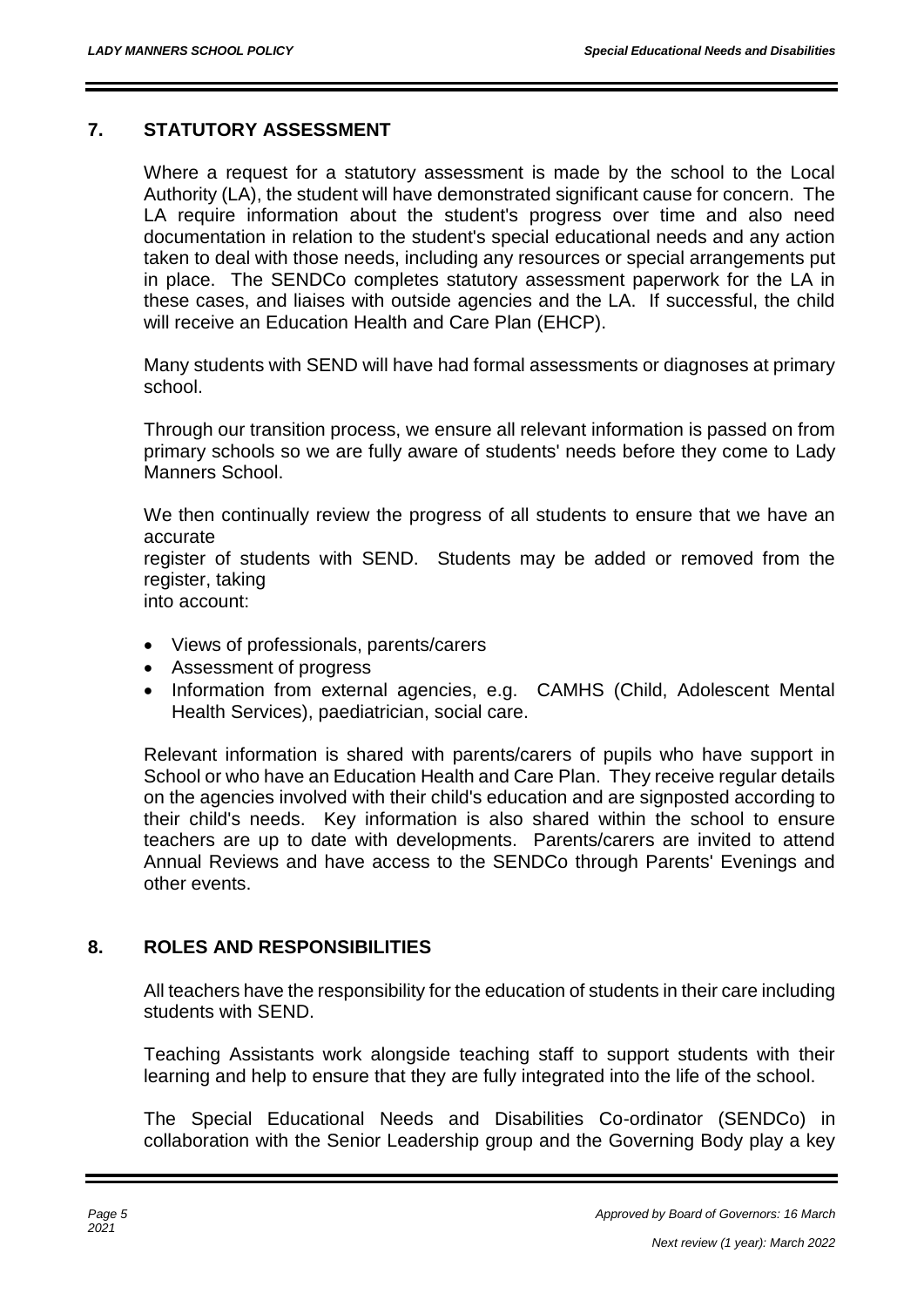role in the strategic leadership and development of SEND provision to raise achievement of students with SEND and this policy.

A Deputy Headteacher has line management responsibility for SEND.

A named Governor has the specific responsibility for SEND.

The key responsibilities listed in this policy fall within the role of the Special Educational Needs and Disabilities Coordinator:

- Coordinating the provision for students with SEND
- Liaising with and advising all colleagues
- Leading and coordinating the work of Teaching Assistants and the Learning Support Department
- Overseeing the records of all students with SEND
- Liaising with parents/carers of students with SEND
- Contributing to whole school CPD/ training particularly the induction of new staff
- Liaising with and drawing upon the advice of external agencies and LA
- Ensuring SEND provision and Learning Plans are regularly reviewed and updated
- Assessing the progress of students with SEND (using all available data) ensuring that the progress of vulnerable groups is carefully tracked
- Following a graduated response to the assessment and provision of SEND with a clear focus on early identification
- Supporting the Headteacher, Senior Leadership Team and Governors to evaluate the effectiveness of the school's SEND policy, SEND provision and outcomes for students with SEND, and drawing up further priorities and actions in the School Development Plan
- Ensuring a smooth transition across key stages and phases including transition to local colleges/providers
- Ensuring that all additional interventions are monitored for their impact
- Testing for and implementation of access arrangements for public examinations
- Building the school's capacity for developing an inclusive approach particularly to learning and teaching

The SENDCo may delegate some of these tasks to other team members but retains responsibility for the oversight of the work undertaken.

# **9. A GRADUATED APPROACH TO SEND SUPPORT**

All teachers are responsible and accountable for the progress and development of students in their class, including where students access additional support from teaching assistants or specialist staff. High quality teaching, differentiated for individual students, is the first step in responding to students who have SEND. High quality teaching and learning is a priority of the school. It is regularly monitored through internal observation processes, the departmental review process and appraisal.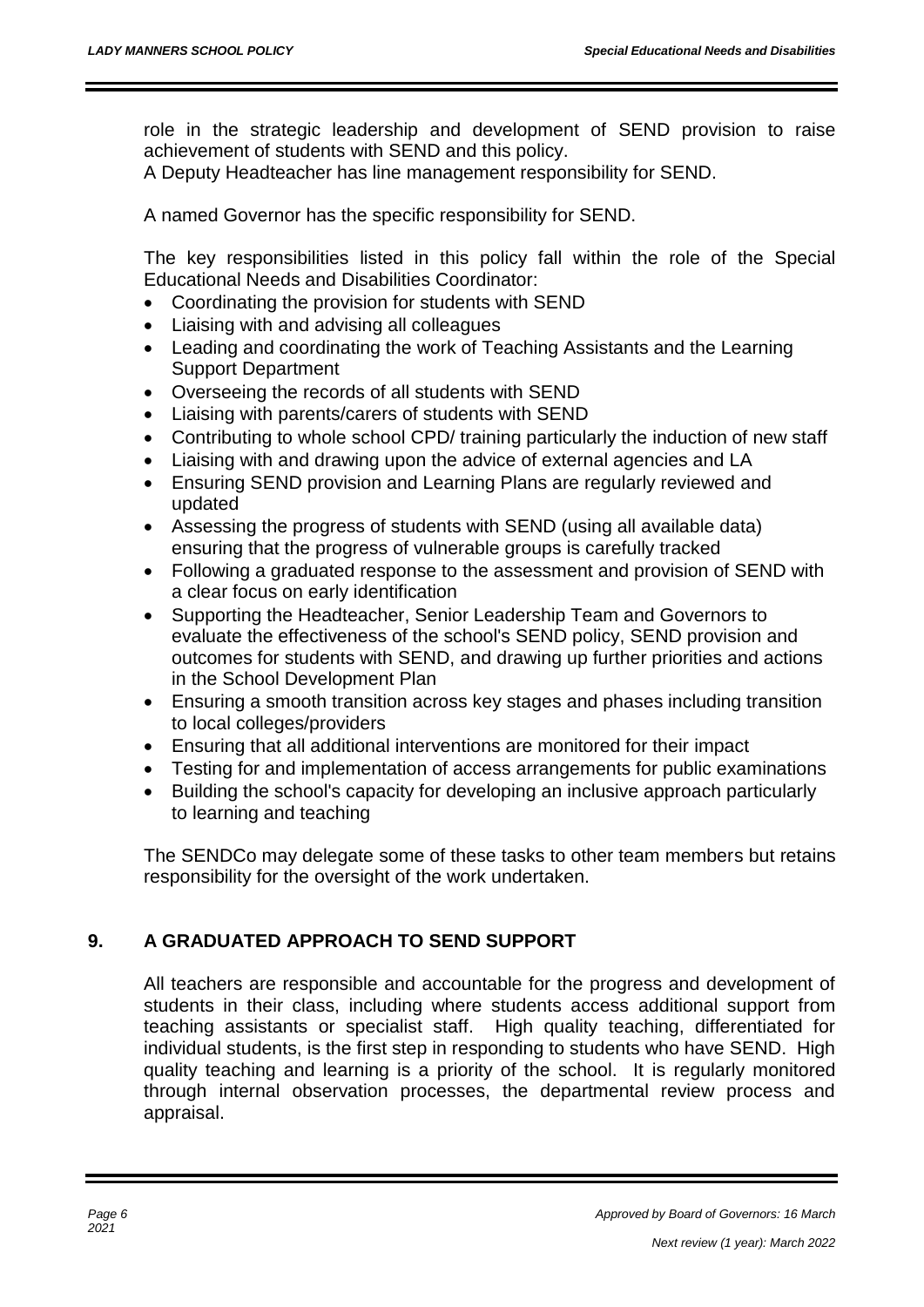The school follows the guidance of the SEND Code of Practice and uses a graduated approach to the identification and assessment of and provision for students with SEND. This approach includes:

- Liaison with primary schools to aid transition and continuity of support/provision for those students identified with SEND;
- Additional Induction for Year 6 students identified with SEND;
- Formulation of Learning Plans outlining strengths, weaknesses and strategies for identified students available to all staff
- Baseline screening (standardised assessment) of all students for reading, reading comprehension, spelling and handwriting on admission, to inform early identification of SEND;
- Regular communication and liaison with teaching staff by SENDCo in identification and appropriate support of students with SEND;
- Informing parents of the identification of their child's SEND in writing and outlining the appropriate provision to be made;
- Measuring progress for all students with SEND through reviewing progress data in liaison with , Curriculum Leaders and teaching staff;
- Review of provision where appropriate, including application for Statutory Assessment by the SENDCo and subsequent acquisition of an Education and Health Care Plan (EHCP);
- Parent meetings with SENDCo or delegated staff to review progress of all students with SEND, including Annual Reviews for students with an EHCP and Parents' Evenings;
- Regular review and update of the SEND register to ensure students are appropriately supported, including removal of students from the SEND Register, where provision is no longer in place because students have made sufficient progress;
- Referral for outside agency support, in conjunction with the pastoral team and senior leadership team. The SENDCo will facilitate provision from outside agencies, including Educational Psychology Service, Speech and Language Therapy Service, services related to physical, visual and hearing impairment. The SENDCo or delegated staff will meet regularly with outside agencies involved with students to inform appropriate ongoing provision;
- Holding an Annual Review for students with an Education Health Care Plan. An Annual Review may be called for at any time should there be a concern that current provision is not appropriate to meet the needs of the student.

# **10. SEND SUPPORT (K)**

A child with a diagnosed condition or disability which requires additional provision or support is placed on the school SEND Register (K). The SENDCo will take the lead in coordinating additional or different provision within school to enable the student to learn more effectively. The SENDCo will work closely with the parents/carers, teachers and student outlining specific, measurable targets and strategies to meet the student's needs. The student's progress will be carefully monitored and will be reviewed termly. Recommendations from external agencies (e.g. speech and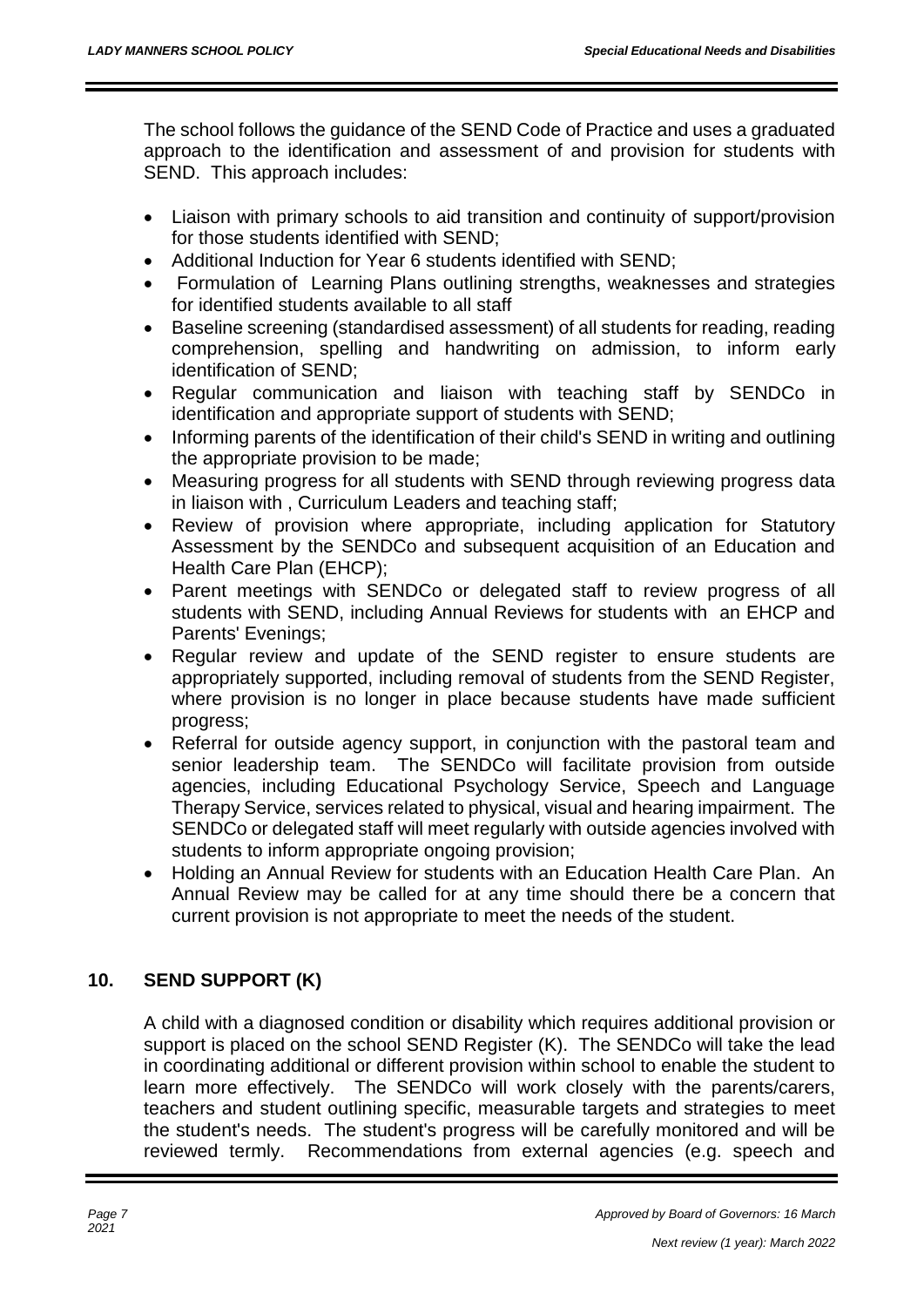language therapist, outreach teachers) will be shared with teachers. Any additional strategies will be implemented by the subject leaders and subject teachers.

"Behaviour" is no longer acceptable as an SEND descriptor and any concerns relating to a child or young person's behaviour will be described as an underlying response to a need which the school has recognised and identified clearly. Such students may be identified as having a social emotional or mental health need (SEMH). These SEMH needs will be supported by the behaviour support teams in school and the pastoral leaders. For cases where family support is needed the school Inclusion and Family Liaison Officer may also be involved in supporting the whole family. Where the main issues are SEMH issues the Assistant Headteacher with responsibility for pastoral care will take the lead in co-ordinating interventions and providing suitable support rather than the SENDCo. Where there are combinations of needs which include SEMH and other categories of SEND the SENDCo will have responsibility for the learning needs of these students and the pastoral leaders the SEMH needs.

## **11. CRITERIA FOR EXITING THE SEND REGISTER**

Students will be removed from the SEND register if they do not or no longer have a diagnosis of an SEND as defined in the terminology section of this policy and are demonstrating progress that is in line with their peers so that additional support is no longer necessary. The Deputy Headteacher and SENDCo have responsibility for the removal of a student from support on the SEND Register. This decision will be dependent upon appropriate progress being made towards set targets, and will be made in liaison with the SENDCo and teaching staff. Parents are informed of these decisions.

## **12. PROVISION**

The school makes provision for a wide range of students with SEND. Students are integrated as far as possible within the activities of the school as long as this is compatible with meeting their needs, the efficient use of resources and the efficient education of other students.

The SENDCo, Deputy SENDCo and a team of Teaching Assistants staff the Learning Support Base. It is centrally located and is available throughout the school day for students and staff. The base supports students across the whole school providing a range of strategies to support achievement.

Teaching Assistants are deployed in the base and in other teaching areas in school. Teaching Assistants work throughout the school in all curriculum areas supporting those students with an EHCP. They also:

- work with small groups of students or on a 1:1 basis
- work with individual students or groups on interventions during morning tuition
- support teaching staff in implementing SEND strategies
- support students with SEND during offsite educational activities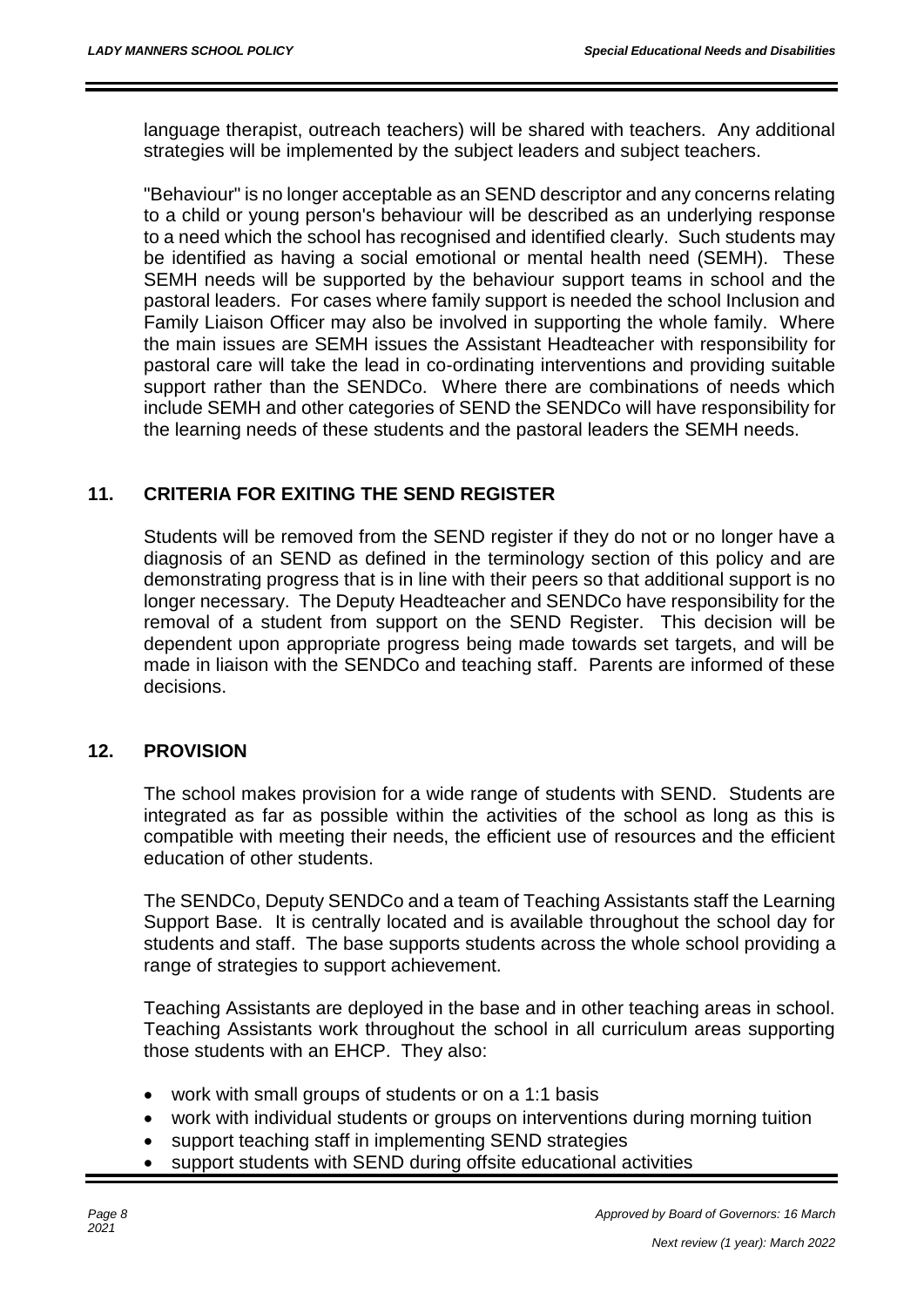In order to meet the learning needs of all students, work is differentiated by teachers and planning takes into account all the learning needs within the class. Where students are identified as having SEND additional interventions are put in place. The school will use a staged approach to decide whether additional provision is needed for individual students and the kind of support or intervention that is needed.

Additional provision may involve a specialised programme delivered by the Learning Support Team. This is carefully planned, monitored and reviewed to ensure that students receive a broad and balanced curriculum. Additional guidance is also given to support students in choosing appropriate Key Stage 4 courses. The school also provides guidance with regards to steps beyond school. Where appropriate the school will apply for access arrangements for external examinations so that students achieve their full potential.

Adaptations to the school site have been made in order to support access for students with disabilities. These include:

- disabled toilets, one of which has changing facilities
- ramped access, both internal and external, to facilitate access to the ground floor and outside playing areas;
- specialist equipment and fitments in Science and Food Technology for practical work;
- suspended ceilings and carpeting to improve acoustics in classrooms;
- lighting and decoration to improve visual access in classrooms and corridors;
- Braille strips to enable visually impaired students to move freely around the school

For students who are unable to manage stairs, classes are timetabled into rooms on the ground floor.

# **13. SUPPORTING STUDENTS WITH SPECIFIC MEDICAL NEEDS**

We recognise that students with medical conditions should be properly supported so that they have full access to education, including school trips and physical education. Some children with medical conditions may be disabled and where this is the case the school will comply with its duties under the Equality Act 2010. Access to the curriculum for these students is planned and monitored in partnership with the LA.

Some students may also have SEND and may have an Education Health and Care Plan (EHCP). This brings together health and social care needs, as well as their special educational provision and ensures that the SEND Code of Practice (2014) is followed.

The school has trained first-aid staff with responsibility for dealing with first aid on a day-to-day basis and for managing the medication and other treatment of students with medical conditions.